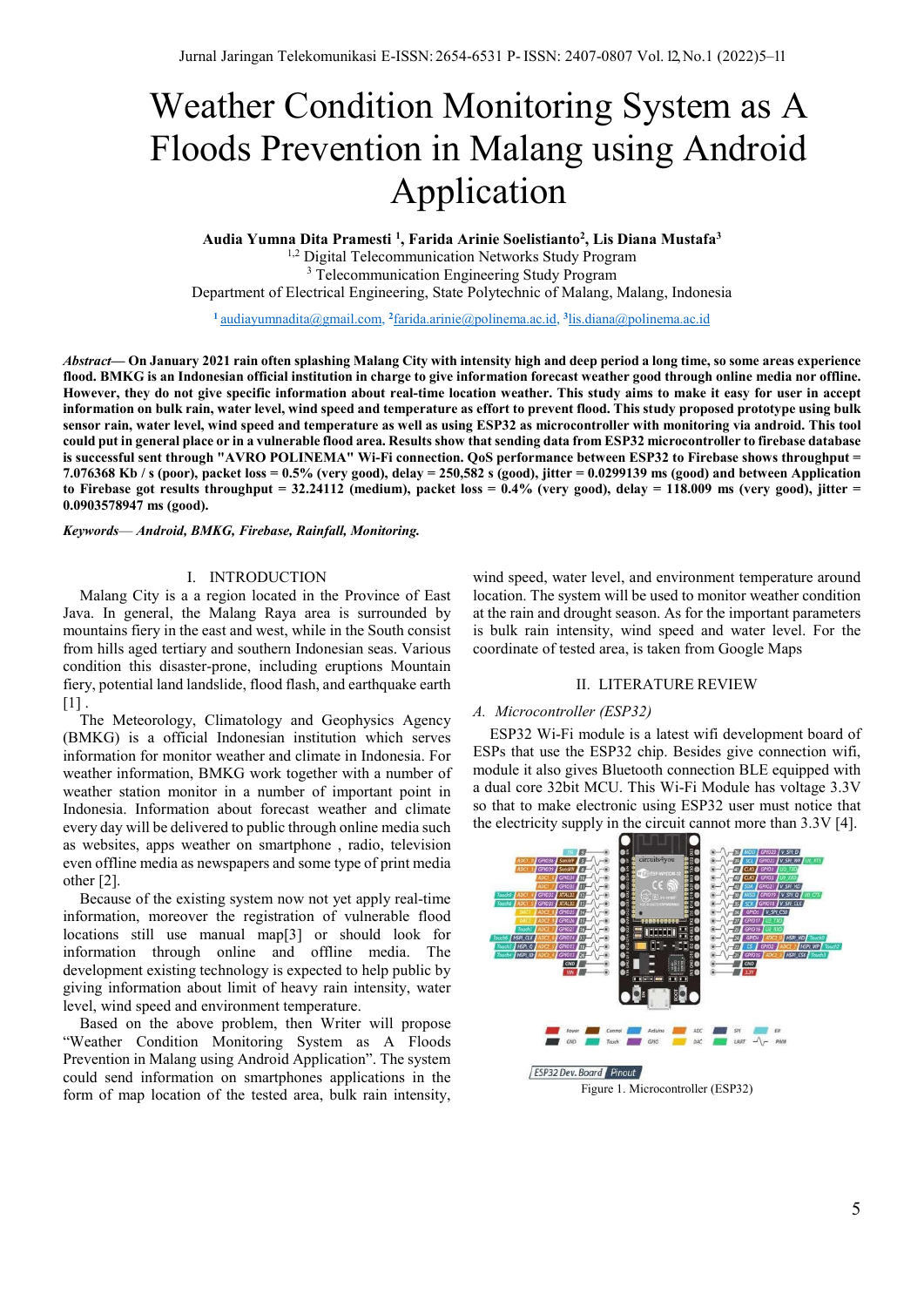## *B. Anemometer Sensor*

The anemometer sensor is a sensor to measure speed the wind around and is used on several station measurement weather. One of the wind speeds measurement that can be used is count the time it happened in each appearance signal pulse [5].

![](_page_1_Picture_3.jpeg)

Figure 2. Anemometer Sensor

#### *C. Rainfall Sensor*

Automatic Rain Gauges Type Tipping (Tipping Bucket) is rain meter that uses weight principle, that is when rain down, then the water will enter in to the heavy rain funnel accommodated in the bucket. When the rain water is full equivalent with 0.5 mm tall (or in accordance with sensor specifications) will tiptoes and the water is removed, then one of the bucket side will tiptoe [6][7].

## *D. Proximity Sensor with Ultrasonic (HC-SR04)*

Ultrasonic sensor is a sensor that works with the principle of sound wave reflection and is used to detect the presence of a particular object or object with a working frequency in the area above the sound wave of 20 kHz to 2 MHz[8]. This sensor consists of two units, namely a transmitter unit and a receiver unit. The working principle of this sensor is the transmitter unit sends an ultrasonic wave and then measures the time it takes for a reflection to come from an object. This length of time is proportional to twice the sensor distance [9].

![](_page_1_Picture_9.jpeg)

Figure 3. Proximity Sensor with Ultrasonic HC-SR04

## *E. Temperature Sensor (DS18B20)*

The DS18B20 sensor provides 9 bits to 12 bits (can be configured) reading temperature showing device temperature. Information sent to/from DS18B20 via 1-wire interface, so that only one necessary wires and ground connected from microprocessor center to DS18B20. The DS18B20 sensor can also powered from external *supply* 3-5.5V [10].

![](_page_1_Picture_13.jpeg)

Figure 4. Temperature Sensor (DS18B20)

## *F. Firebase*

Firebase is an API platform provided by google for Android, iOS, and Web applications. This platform offer analytics, development, cloud messaging, real-time database, database authentication, hosting, and other features [11].

## *G. Android Studio*

Android studio is an official platform of the IDE (Integrated Development Environment) used for development android application and is open source (free). The launch of Android Studio was announced by Google on May 16, 2013 at the I/O Conference event and at the it Android Studio replaces Eclipse as official IDE for develop Android application [12].

#### *H. Wireshark*

Wireshark is a network protocol structure or protocol (sniffer) analyzer provided for free. Wireshark can operate on the Microsoft Windows, Linux, and Unix operations. Wireshark also supports Graphical User Interface (GUI) and has feature filtering information [13].

## III. RESEARCH METHODS

## *A. System Block Diagram*

Block diagram of this study shown in figure 5. Based on fig 5 there are four sensors; temperature sensor (DS18B20), wind speed sensor (anemometer), bulk rain gauge sensor (rain gauge), and water level sensor (ultrasonic). Data from all these sensors will be sent to database through ESP32 microcontroller which has been included with Wi - Fi module. Data will be saved to databases (firebase), after that data will be shown to user via android application.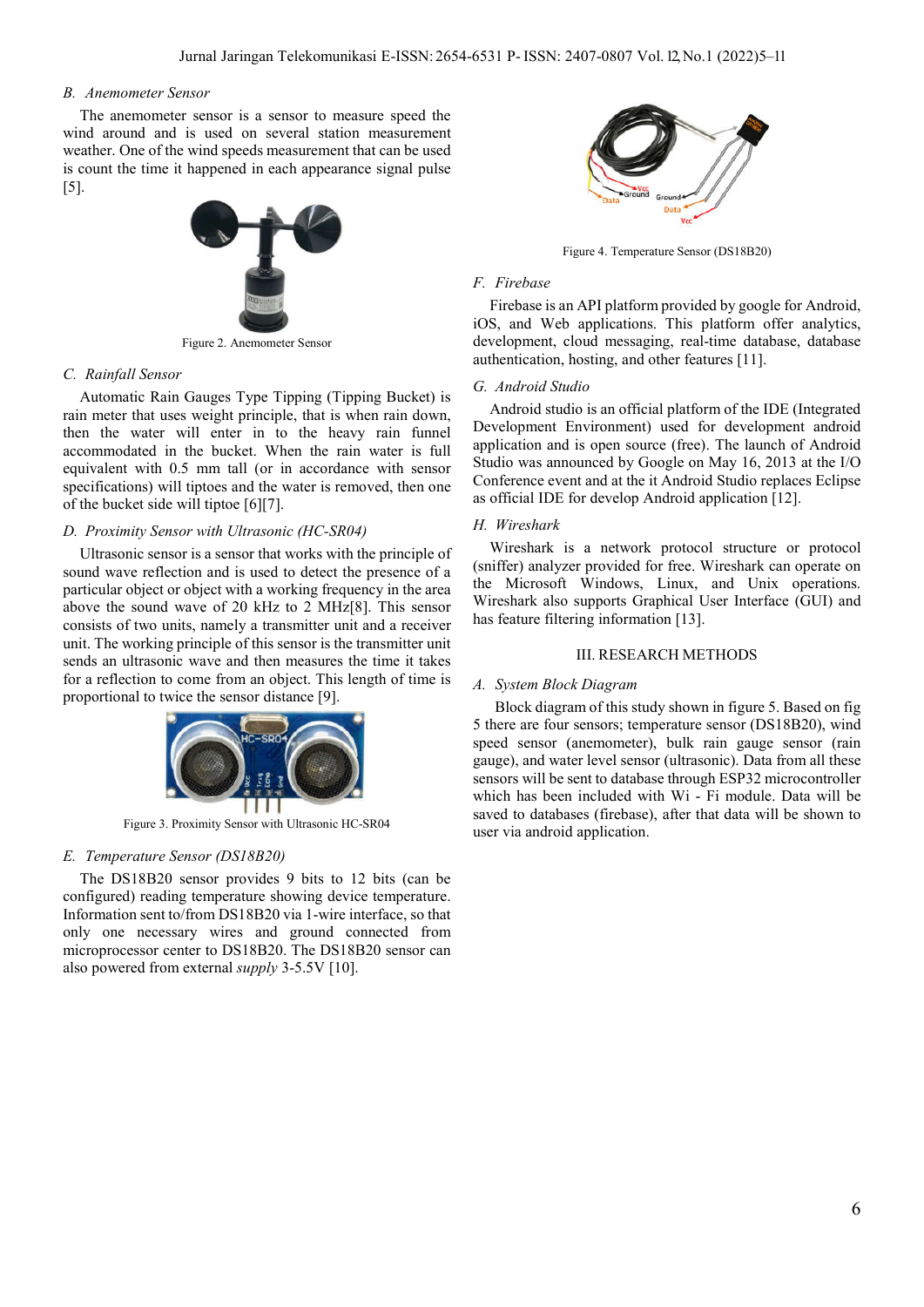![](_page_2_Figure_1.jpeg)

Figure 5. System Block Diagram

## *B. Flowchart*

![](_page_2_Figure_4.jpeg)

![](_page_2_Figure_5.jpeg)

The first stage when start is turn on system. System will be turned on for 5 days for knowing weather condition in the region. Regional differences sometimes causing same bad weather condition. Second stage is connecting system to wifi. Wi-Fi Network in use is the closest from the place this prototype put and confirmed could be connected. Third stage, if system could connect to Wi-Fi network, is determining the coordinates point of the area that have been inputted into the android application determined or taken from Google Maps location where testing will be done. However, if could not connected to network then system will return to second stage. Fifth stage is initialization of temperature sensor, wind speed sensor, rainfall sensor, and water level sensor. These four sensors will be turned on for testing.

After system read temperature sensor, wind speed sensor, rainfall sensor, and water level sensor, then microcontroller receive data from the four sensors and will be sent to Firebase via Wi-Fi and the process of sending data to Firebase will take place. The last stage is showing map of the area and data from the sensors to android application to be monitored by the user.

# *C. Test Parameters*

Parameters used for study this are:

- 1. Anemometer sensor accuracy for knowing wind speed.
- 2. Rain gauge sensor accuracy to measure bulk rain that falls on the rain gauge sensor funnel.
- 3. Ultrasonic sensor accuracy to measure water level.

# *D. Mechanical Planning*

This step plans device for make it manufacturing easier on next stage. The mechanical plan is illustrated in the image below.

![](_page_2_Figure_16.jpeg)

Figure 7. Mechanical Planning Illustration

*E. Electrical and Circuit Schematic Planning* Figure 8 shows the complete schematic of this paper.

![](_page_2_Figure_19.jpeg)

Figure 8. Complete Circuit Schematic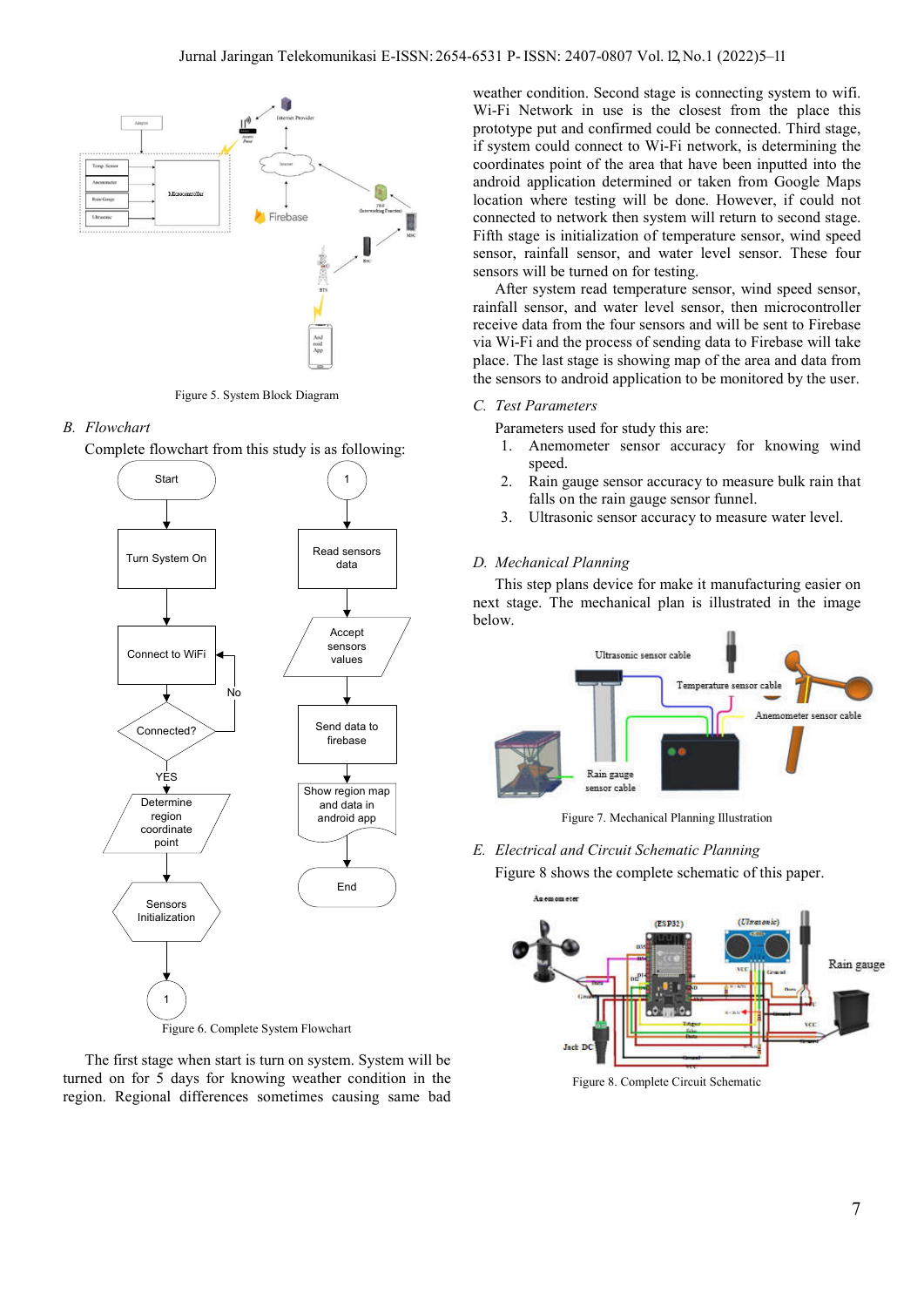# IV.RESULTS AND DISCUSSION

# *A. Hardware Results*

Hardware Results is shown in the image below

![](_page_3_Figure_4.jpeg)

Figure 9. Hardware Results

# *B. Software Results*

# *1) Information Page*

On page information shows Google Maps map where the prototype put. This prototype placed in the Kedungkandang, Lowokwaru, and Sukun District. This page containing an information of weather condition including rain rate (mm), wind speed (m/s), water level (cm), and temperature  $(^{\circ}C)$  and equipped with time and real-time graph.

![](_page_3_Figure_9.jpeg)

## *2) Real-time Chart Page.*

This page shows chart of each data that has been monitoring in a period of time.

![](_page_3_Figure_12.jpeg)

ME 9: U.71% = 18-14

Figure 11. Real-time Chart Page

## *3) Settings page*

**15:00 L** 

This page is used to enter or change data. Data that can be changed covers prototype location, its latitude and longitude, and placement height.

| ALAT 1<br>Kedungkandang<br>1. Lokasi Aiat<br>$-7.962383$<br>2. Latitude Atat<br>3. Longitude Alat:<br>112,663521<br>4. Tinggi Tanah<br>36<br>ALAT <sub>2</sub><br>Lowokwana<br>$-7.935483$<br>112,616953<br>94<br>ALAT 3<br><b>Sukum</b><br>1. Lokasi Alat<br>÷ |                    |             |
|-----------------------------------------------------------------------------------------------------------------------------------------------------------------------------------------------------------------------------------------------------------------|--------------------|-------------|
|                                                                                                                                                                                                                                                                 |                    |             |
|                                                                                                                                                                                                                                                                 |                    |             |
|                                                                                                                                                                                                                                                                 |                    |             |
|                                                                                                                                                                                                                                                                 |                    |             |
|                                                                                                                                                                                                                                                                 |                    |             |
|                                                                                                                                                                                                                                                                 |                    |             |
|                                                                                                                                                                                                                                                                 | 1. Lokasi Alat     |             |
|                                                                                                                                                                                                                                                                 | 2. Latitude Alat   |             |
|                                                                                                                                                                                                                                                                 | 3. Longitude Alat: |             |
|                                                                                                                                                                                                                                                                 | 4. Tinggi Tanah :: |             |
|                                                                                                                                                                                                                                                                 |                    |             |
|                                                                                                                                                                                                                                                                 |                    |             |
|                                                                                                                                                                                                                                                                 | 2. Latitude Alat   | $-7.986662$ |
| 3. Longitude Alat:<br>112.654172                                                                                                                                                                                                                                |                    |             |
| 4. Tinggi Tanah<br>116                                                                                                                                                                                                                                          |                    |             |
|                                                                                                                                                                                                                                                                 |                    |             |
|                                                                                                                                                                                                                                                                 |                    |             |

## *C. Database Test*

## *1) Microcontroller Connectivity Test*

In this test, ESP 32 will be connected to the internet by adding Wi-Fi password and linked SSID [14]. Fig 13 shows the Arduino IDE program on entering Wi-Fi password and SSID.

| FirebaseDemo ESP32 6                                                       |
|----------------------------------------------------------------------------|
| #include <wifi.h></wifi.h>                                                 |
| #include <ioxhop firebaseesp32.h=""></ioxhop>                              |
| // Set these to run example.                                               |
| #define FIREBASE HOST "https://ditaapk-20abe-default-rtdb.firebaseio.com/" |
| #define FIREBASE AUTH "sSNWOCOmzfRMfX4NPV7D2oDaEmOf9nVgJtPhOv2O"           |
| #define WIFI SSID "AVRO POLINEMA"                                          |
| #define WIFI PASSWORD "avro@123"                                           |

Figure 13. Password and SSID in Arduino IDE Program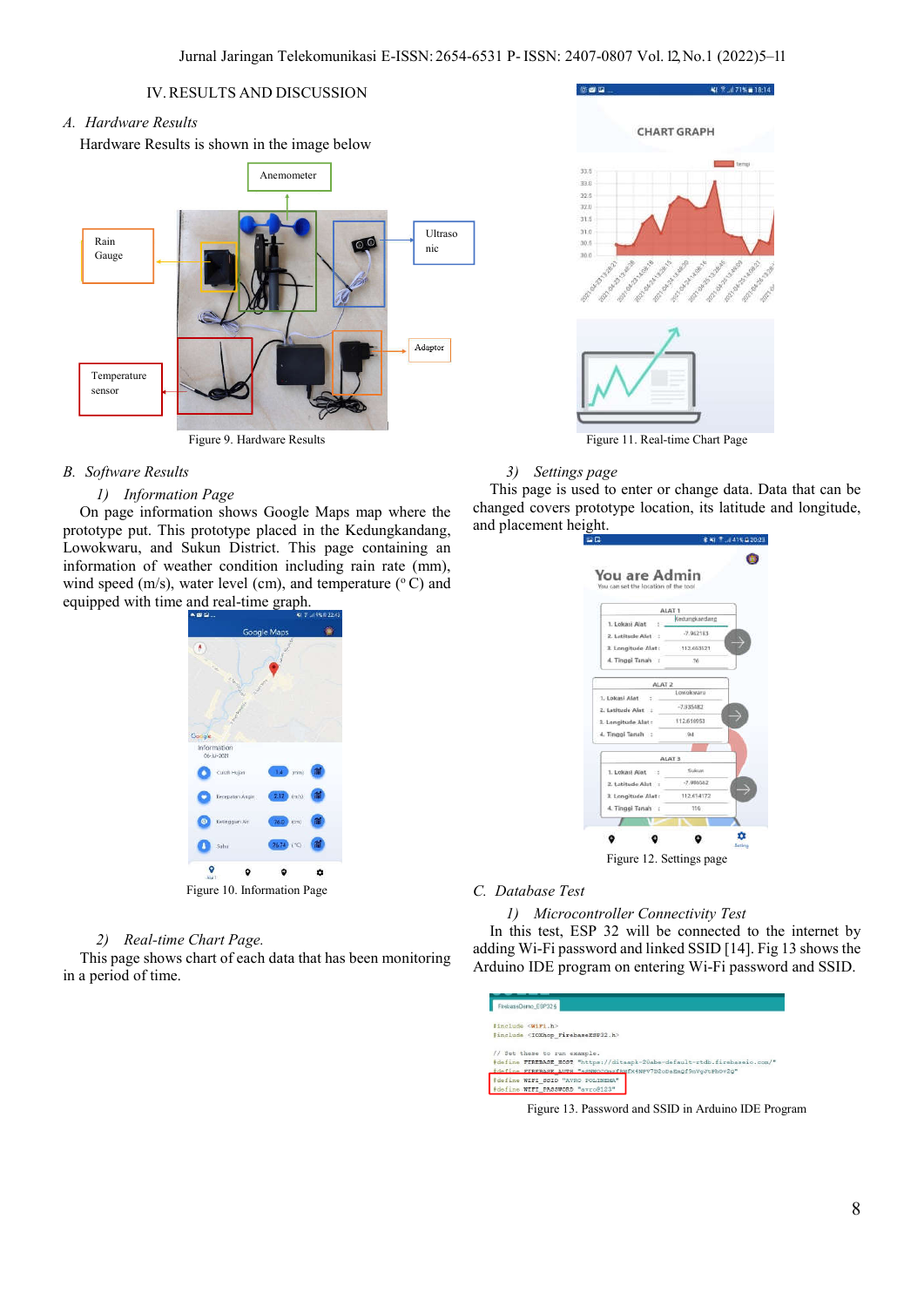When connection is successful, Arduino IDE serial monitor will show the notification.

| COM <sub>4</sub>                            |                                                |
|---------------------------------------------|------------------------------------------------|
| $11:51:55.902 \rightarrow \ldots \ldots$    |                                                |
| $ 11:51:59.894$ -> connected: 192.168.0.119 |                                                |
|                                             | Figure 14. ESP32 Successful Connection Display |

## *2) Sending Data to Firebase Test*

Test done when ESP32 has been connected to internet by adding Firebase Authentication and Firebase Host on Arduino IDE program [15].

| FirebaseDemo_ESP32&                                                        |  |
|----------------------------------------------------------------------------|--|
| finclude <wifi.h></wifi.h>                                                 |  |
| #include <ioxhop_firebaseesp32.h></ioxhop_firebaseesp32.h>                 |  |
| Set these to run example.                                                  |  |
| #define FIREBASE HOST "https://ditaapk-20abe-default-rtdb.firebaseic.com/" |  |
| #define FIREBASE AUTH "sSNWOCQmzfRMfX4NPV7D2oDaEmQf9nVqJtPhOv2Q"           |  |
| Figure 15. Firebase Authentication and Firebase Host Code                  |  |

Data that will be sent could be seen on the Arduino IDE serial monitor. In Fig. 16, the data has been successfully stored in database.

![](_page_4_Figure_7.jpeg)

Figure 16. Data Successfully Stored in Real-time Firebase Database

# *D. Quality of Service (QoS) Test*

*1) Testing Between ESP32 to Firebase*

![](_page_4_Figure_11.jpeg)

Figure 17. QoS Testing Between ESP32 to Firebase (Blue Colored Path)

![](_page_4_Figure_13.jpeg)

Figure 18. Display of Capture File Properties in Wireshark

*Throughput* = jumlah bytes time span  $=\frac{51102 \text{ bytes}}{57.773 \text{ s}}$  $57.772 s$  $= 884,546$  bytes/s  $= 0.884546$  KB/s  $= 0.884546$  x 8  $= 7.076368$  Kb / s (Poor) *a) Packet Loss Test*

Figure 19. Display Statistics for Packet Loss on Wireshark

Packet Loss = (((Packet Sent – Package Received) / Package Sent) x 100)

![](_page_4_Figure_19.jpeg)

![](_page_4_Figure_20.jpeg)

Figure 21. Second Arrival Time

Package delay

= (Second time – First time)

 $= (14.09486000 - 14.009013000)$ 

 $= 0.000473$  s

Total delay = total whole delay package  $= 38.08841 s$ 

Average delay

= total number of delays / received packets

 $= 38.08841 / 152$ 

 $= 0.250582$  s

= 250,582 ms (Good)

*b) Jitter Test*

Total jitter = sum of whole jitter pack  $= 0.004517 s$ 

Total delay variation = Delay - (average delay)  $= 38.08841 - (0.250582)$ 

 $= 37.837828$  s

Jitter

= Total delay variation / Total packets received  $= 37.837828 / 151$ 

 $= 0.250581 s$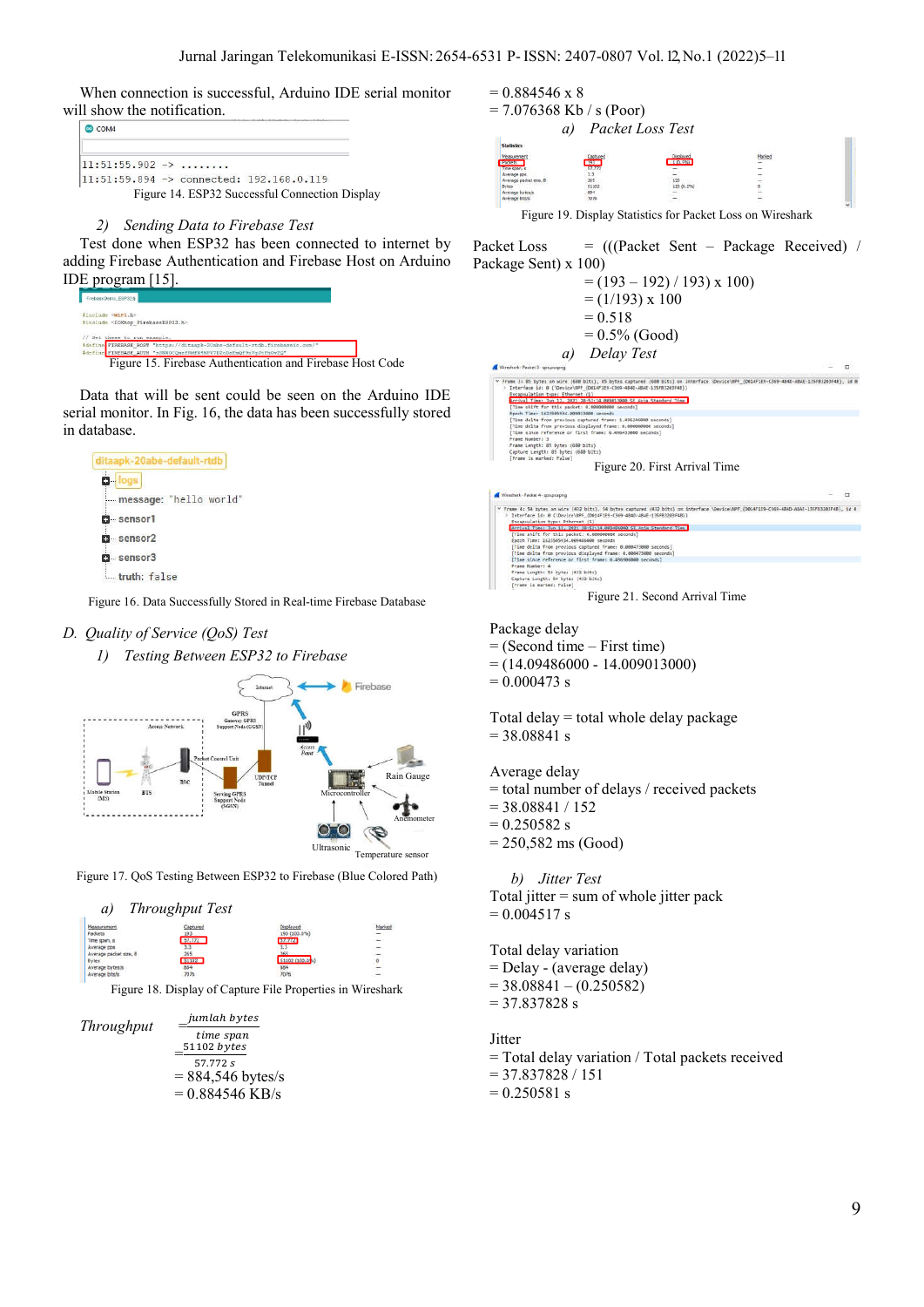$= 250,581$  ms

- Average jitter
- = total number of jitters / packets received
- $= 0.004517 s / 151$
- $= 0.0000299139 s$
- $= 0.0299139 \text{ ms}$  (Good)

# *2) QoS Testing Between Applications to Firebase*

![](_page_5_Figure_8.jpeg)

Figure 22. QoS Testing Between Applications to Firebase (Yellow Colored Path)

![](_page_5_Figure_10.jpeg)

Figure 23. Display of Capture File Properties in Wireshark

![](_page_5_Figure_12.jpeg)

Figure 24. Display Statistics for Packet Loss in Wireshark

Packet Loss = (((Packet Sent – Package Received) / Package Sent) x 100)

![](_page_5_Figure_15.jpeg)

Figure 25. First Arrival Time

![](_page_5_Figure_17.jpeg)

## Packet delay

 $=$  (Second time – First time)

 $= (57.526123000 - 57.483207000)$ 

 $= 0.042916$  s

Total delay = total of whole delay packets  $= 56.05457$  s

Average delay

= total number of delays / received packets

 $= 56.05457 / 475$ 

 $= 0.118009 s$ 

 $= 118,009$  ms (Very Good)

*d) Jitter Test*

Jitter packet = (Second delay – First delay)  $= (0.001228 - 0.042916)$  $= -0.041688$  s

Total jitter  $=$  sum whole jitter pack  $= -0.04292$  s Total delay variation = Delay - (average delay)  $= 56.05457 - (0.118009)$  $= 55.936561 s$ 

**Jitter** = Total delay variation / Total packets received  $= 55.936561 / 475$  $= 0.11776$  s  $= 117.6$  ms

Average jitter = total number of jitters / packets received  $= -0.04292 s / 475$  $= -0.0000903579$  s  $= -0.0903578947$  ms = 0. 0903578947 ms (Good)

# V. CONCLUSION

The proposed prototype uses ESP 32 as main controller, bulk rain sensor, anemometer, ultrasonic, and temperature DS18B20 as end device to collect data and processed on the ESP 32. Sending data from ESP32 microcontroller to the firebase database is successful, as evidenced in Figure 15 with connection *Wi-Fi* "AVRO POLINEMA" to database successfully sent. *Real-time* data reading mechanism to android using *Quality of Service* (QoS) test which is influenced by parameters of throughput, packet loss, delay, and jitter. From